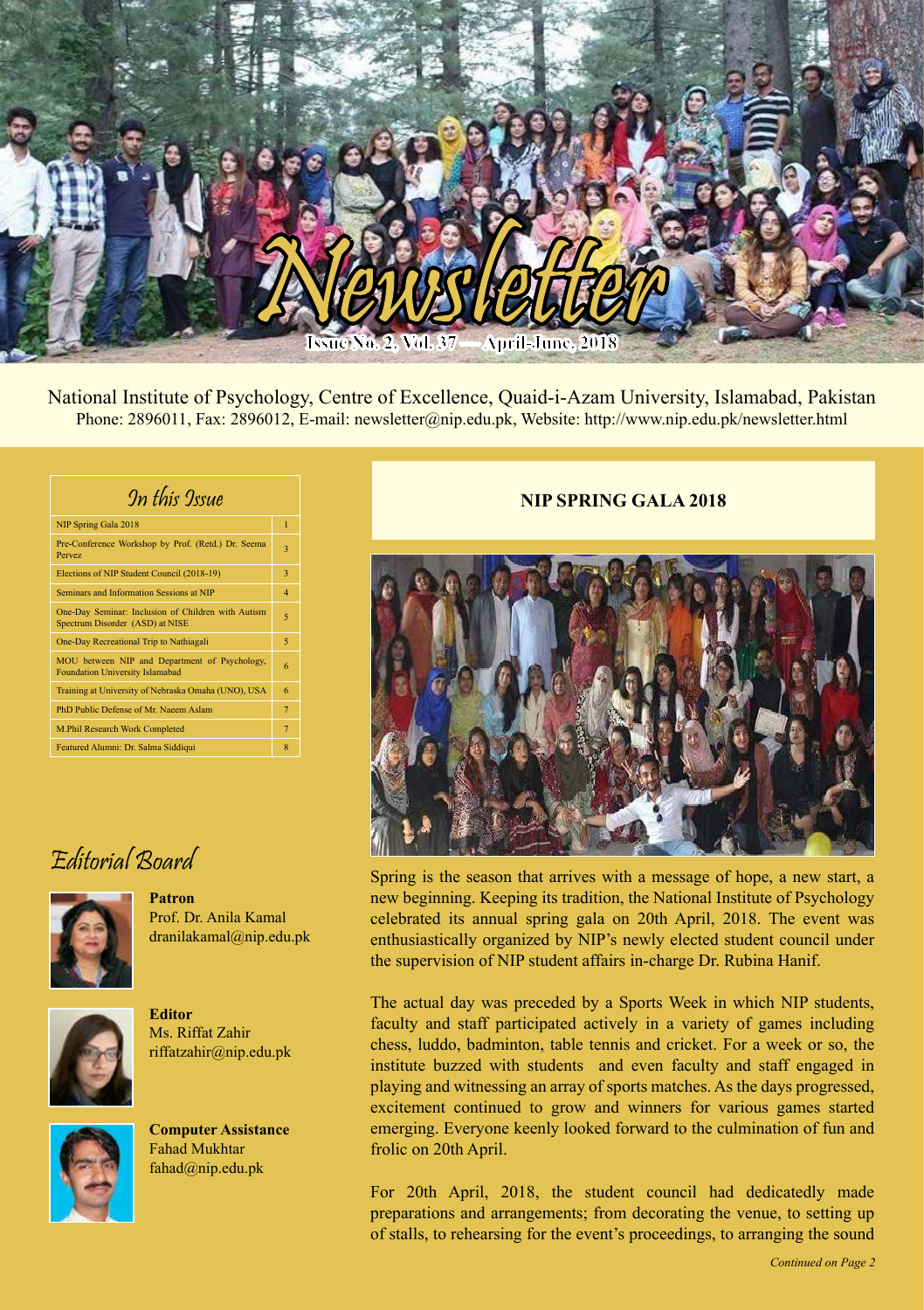**NIP Activities**













system, everything had been carefully planned and taken care of. However as fate would have it, the organizing team's biggest and unforeseen challenge arrived on the scene on the morning of 20th April when they had to move the event indoors because of an unexpected heavy downpour. The decoration team set to this seemingly impossible task and successfully set up the new venue at merely an hour's notice and the event started in NIP's Sports Hall almost on the previously scheduled time.

An array of items was showcased by the students including speeches, skits, singing/music performances, and cultural dances. To make the event more colorful and exciting, the matches of tug of war and musical chairs were also held on the same

day. At the end of the program, certificates were distributed among the winners and organizers by NIP Director, Prof. Dr. Anila Kamal. In her speech, she appreciated the efforts made by the NIP student body and NIP student affairs in-charge Dr. Rubina Hanif for organizing a very successful and funfilled activity. She also expressed the hope that NIP would always strive for the best and achieve even more success in the future. At the end of the day, everybody went home happily having a bag full of sweet memories to cherish for the rest of their lives.

### *Reported by:*

*Ghillmaan Rai, Nadia Majeed and Iqra (M.Sc. 3) Compiled by: Ms. Riffat Zahir*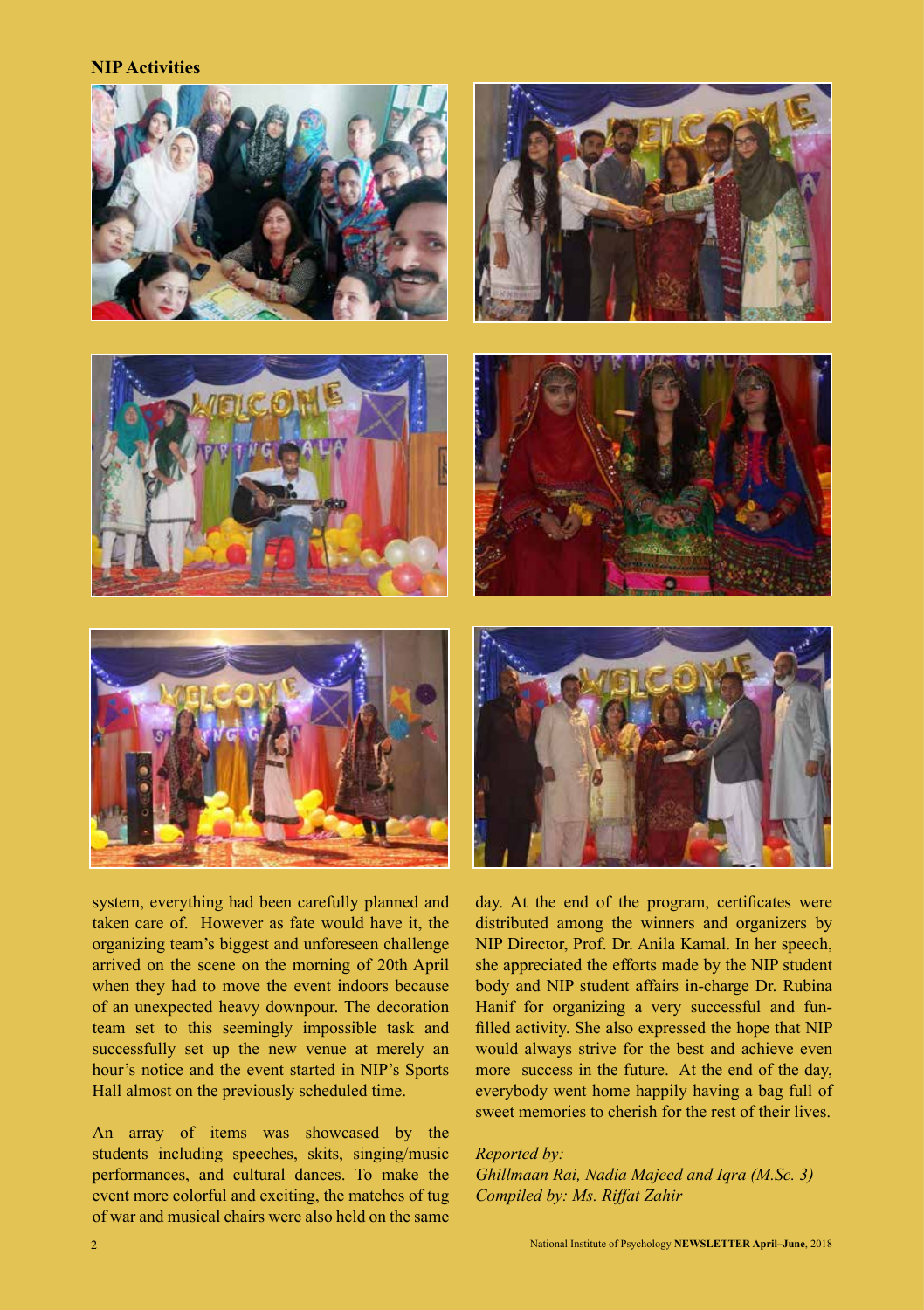## **PRE-CONFERENCE WORKSHOP: PAINS AND PLEASURES OF PARENTING BY PROF. (RETD.) DR. SEEMA PERVEZ**



As has been the case in the past, the National Institute of Psychology has organized a series of pre-conference workshops for its upcoming 7th International Conference scheduled to be held on November 29-30, 2018. The first pre-conference workshop of the series was held on 25th June, 2018. The resource person for the one-day workshop titled *Pains and Pleasures of Parenting* was renowned psychologist and former NIP Director, Prof. (Retd.) Dr. Seema Pervez. The workshop had an interactive and participatory format and intended to facilitate parents of school going children. The resource person, very effectively, shared the problems parents might face while raising their children, provided



some guidelines for better parenting and suggested practical ways of releasing the stress created by children's behavior and attitude. Throughout the day, Dr. Seema Pervez encouraged the participants to share their personal parenting experiences and offered them specific advice which made the session even more interesting and worthwhile. At the end, NIP Director, Prof. Dr. Anila Kamal expressed her heartfelt gratitude to Dr. Seema Pervez and presented a floral bouquet to her. On this occasion, certificates were also distributed among the participants and a group photo consisting of the workshop resource person, organizers and participants was taken.

*Reported by Ms. Riffat Zahir*

### **ELECTIONS OF NIP STUDENT COUNCIL (2018-19)**

On April 5th, 2018, elections for the NIP student council for the year 2018-19 were held under the supervision of NIP student affairs in-charge Dr. Rubina Hanif. The students had the choice to contest on five posts: president, vice president, general secretary, finance secretary and information secretary. Before the actual day, the interested students filled in the required nomination forms and ran their respective election campaigns on the NIP premises to promote themselves.

On the Election Day, voting was held for four posts only as Isma Younas from M.Sc. 1 was the only candidate to apply for the post of information secretary and was thus declared the winner without any competition. The polling process continued between 10.30 a.m. and 2.15 p.m. after which the ballot boxes were opened by the presiding officer for counting in the presence of candidates and NIP student affairs in-charge Dr. Rubina Hanif. According to the results, the winners were Tariq Gorchani from M.Sc. 1 (President), Sultan Ghulam



Dastageer from M.Sc.2 (Vice President), Ghilman Rai from M.Sc. 3 (General Secretary) and Hamna Qureishi from M.Sc. 2 (Finance Secretary). After the declaration of results, all elected candidates gave speeches individually and revised their agendas. They were congratulated by Dr.Rubina Hanif and NIP Director, Prof. Dr. Anila Kamal and given best wishes for their tenure.

*Reported by Qurat-ul-ain (M.Sc. 3)*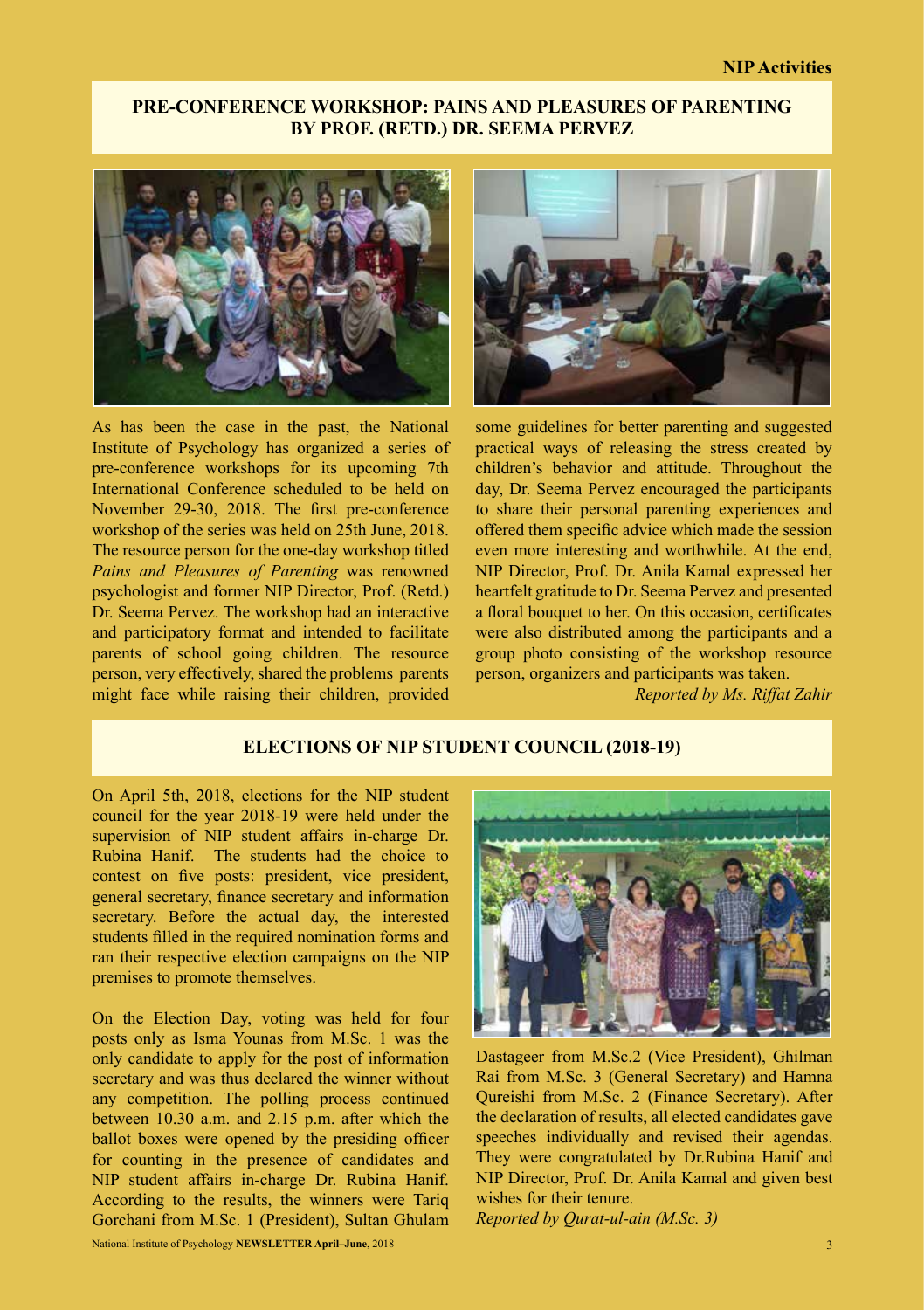#### **NIP Activities**

#### **SEMINARS AND INFORMATION SESSIONS AT NIP**

*Educational Psychology: Scope and Challenges*



On Tuesday 8th May, 2018, Ms. Sheena Sohail from the Diocesan Board of Education came to NIP and shared her experiences of working as an educationist. In this capacity, she has been delivering motivational lectures all over Pakistan and has worked with the leading institutions of the country. She highlighted the fact that searching meaning and finding purpose of life can help an individual to direct his/her life and be a productive member of the society. While interacting with students she focused on the importance of self-awareness and creativity. She shared that every individual has different potentials and one, therefore, needs to recognize his/her own potential and strive for bringing a positive change in the community. She further stated that one should also work on maintaining his/her individuality as learning to respect one's own self can lead to satisfaction and overall better quality of life. She also emphasized that one needs to keep the element of hope and optimism intact. She shared that tolerance and acceptance are key for building of societies that are accepting of itself and others.

*Understanding Autism: An Orientation about Applied Behavioral Analysis (ABA) and Autism Resource Centre, Islamabad*

In continuation of autism awareness, a seminar was conducted at the National Institute of Psychology on 17th April, 2018. Ms. Fatima Sarwar (Coordinator, Autism Resource Centre, Islamabad) who has been working with autistic children for the last two years, shared her experience of working with them. She stated that the Autism Resource Centre is one of the few services available for autistic children in the twin cities of Islamabad and Rawalpindi and focuses upon exclusive education and development of individualized education plans to deal effectively with the problems exhibited by these children. She highlighted the core symptoms of autism and



shared that it is unique in the sense that every child exhibits different symptoms. On this occasion, she also emphasized upon the importance of involving family and teachers for effective intervention with such children. Later, she introduced the technique of applied behavioral analysis; the technique that has been considered as most effective when working with autistic children. She stressed that since working with these children is challenging, it is crucial to intervene as early as possible as an early intervention is required for a better management of the problem.

*Orientation Session by Aston University, UK on Collaboration and Research Opportunities*



On April 3, 2018 two representatives from Aston University, Birmingham, UK visited NIP. Aston University is the 2nd leading university in the UK, in the city of Birmingham and has received accreditation from The British Psychological Society as Stage 1 Professional Training. On this occasion, Thomas Austin (Regional Manager) and Muhammad Ali (Business Development) provided an orientation session on collaboration and research opportunities for the prospective students. The session focused on the university's M.Sc. Health Psychology program which is available both on campus and online and is one of the only two distance-learning courses accredited by The British Psychological Society. The representatives shared that the university provides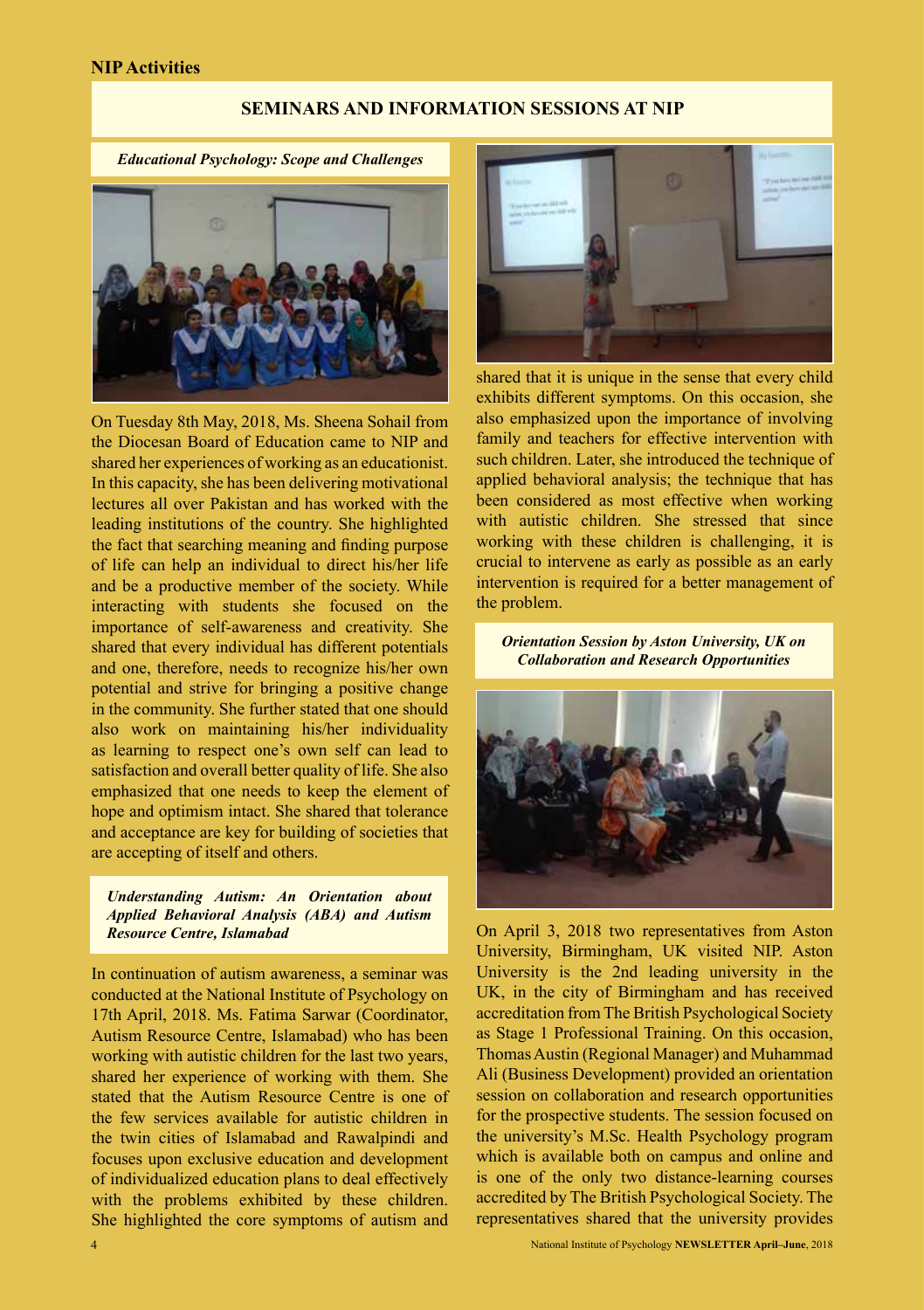3500-5000 pounds to its students per course while other private scholarships are also available. They also encouraged NIP students to seek any relevant

*Reported by Ms. Saira Khan*

## **ONE-DAY SEMINAR: INCLUSION OF CHILDREN WITH AUTISM SPECTRUM DISORDER (ASD) AT NISE**

On Monday, 9th April 2018, a one-day seminar was held at the National Institute of Special Education, Islamabad (NISE) on the topic of inclusion of children with autism spectrum disorder (ASD). The seminar is organized every year on the occasion of the World Autism Day. The event was attended by a group of NIP students along with Dr. Nelofer Kiran Rauf and NIP Director, Prof. Dr. Anila Kamal. The event was well-attended by participants and guests from across Pakistan along with a large number of parents of autistic children. NIP students were appreciative of the learning opportunity that the seminar provided and thanked NIP for organizing the educational and informative visit.



*Reported by: Zara Salman* 

### **ONE-DAY RECREATIONAL TRIP TO NATHIAGALI**

On the persistent insistence of the students, the NIP Student Council arranged a one-day recreational trip to Nathiagali on 13th May, 2018 in collaboration with Pakistan Tourism Development Cooperation (PTDC). From the NIP faculty Ms. Raiha Aftab (trip supervisor) and Ms. Saira Khan accompanied the students. Mr. Muhammad Hanif and Mr. Muhammad Naveed Aslam from the non-teaching staff also joined the trippers.

The caravan of three coasters departed for their destination around 9:30 a.m. On the way, we stopped for breakfast/refreshment at a roadside restaurant and reached Nathiagali around 11:30 a.m. The scenic views, fresh and cool breeze and the mesmerizing greenery of the location made everyone fall in love

with nature. After spending some quality time in fall in love with nature. After spending some quality time in the area, the expedition moved towards Khanaspur where a hall had been booked for lunch. After consuming luscious and appetizing food, we set out to explore some famous points in Ayubia and Khanaspur, inclusive of which were Bhutto Point, Ground/ Jungle Point and Shangla Point. Selfies and groupies kept clicking all through this time. Subsequently, the caravan set out on the way back to NIP. The return journey was made exciting by stopping for tea and pakoras at a roadside stall and enjoying the music being played by the trippers. We finally arrived back at NIP at around 9:15 p.m. and a beautiful journey became a wonderful memory!

*Reported by: Aimen Khattak (M.Sc. 1)*



National Institute of Psychology **NEWSLETTER April–June**, 2018

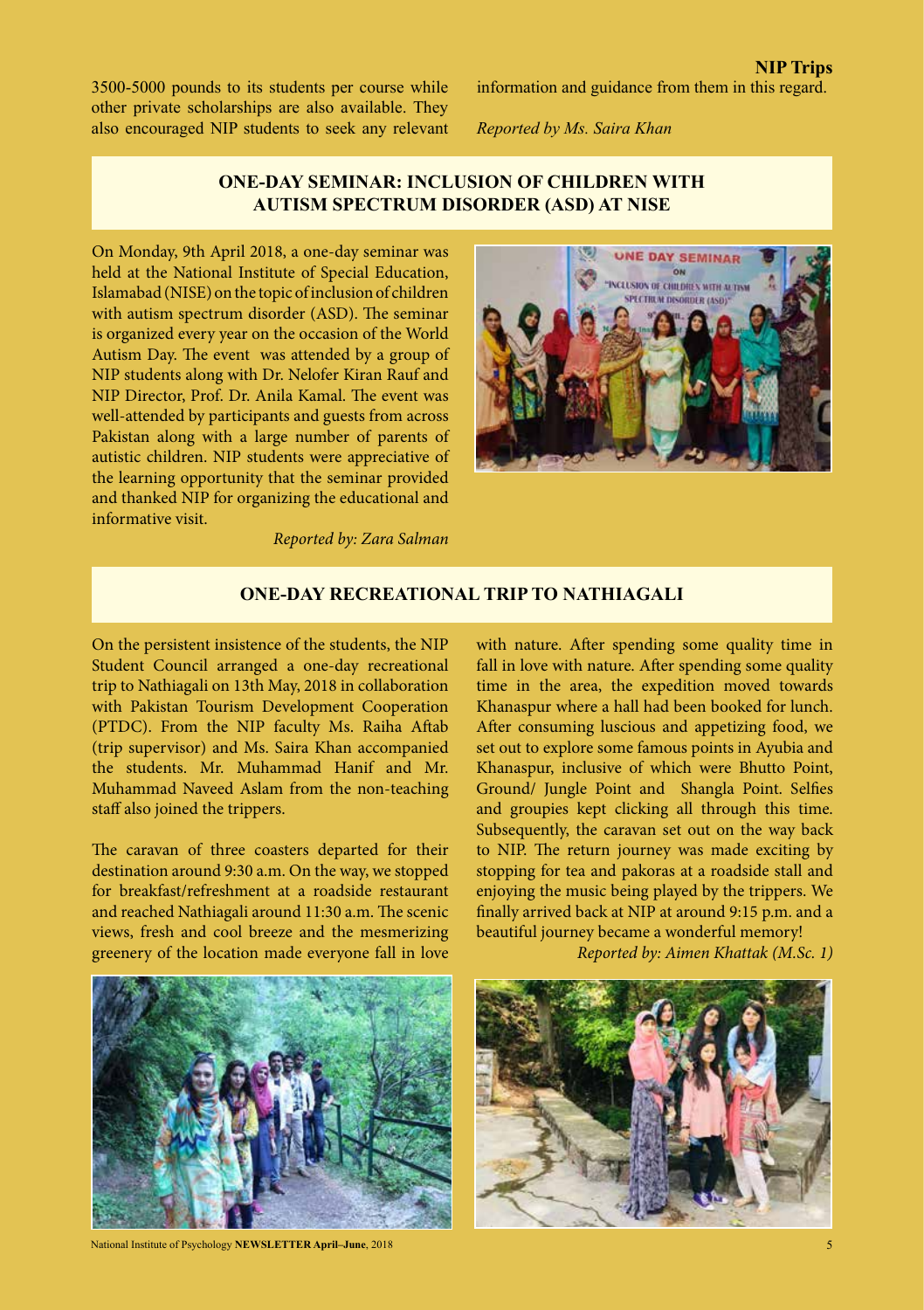## **MOU BETWEEN NIP AND DEPARTMENT OF PSYCHOLOGY, FOUNDATION UNIVERSITY ISLAMABAD**

On 8th May, 2018, the National Institute of Psychology, Quaid-i-Azam University Islamabad and Department of Psychology, Foundation University Islamabad signed a Memorandum of Understanding to promote academic cooperation and collaboration. The MOU signing ceremony was held at the Foundation University Rawalpindi Campus and was attended by NIP Director, Prof. Dr. Anila Kamal who also signed the MOU on NIP's behalf. The same task was performed by Prof. Dr. Akhtar Nawaz Malik (Director Foundation University, Rawalpindi Campus). As per the MOU, both parties agreed to collaborate in the areas of exchange of expertise, scholarly collaborations, conducting joint research and development projects, cooperation in individual projects, exchange of researchers and students, exchange of academic information,



development of journals and search for opportunities to collaborate in the future.

*Reported by: Ms. Riffat Zahir*

## **TRAINING AT UNIVERSITY OF NEBRASKA OMAHA (UNO), USA**

Two members of NIP faculty, Dr. Humaira Jami (Assistant Prof.) and Ms. Arooj Mujeeb (Research Associate cum Lecturer) participated in a residential training: "Civic Engagement, Teaching Methodology, and Research Techniques" that took place at the University of Nebraska Omaha (UNO), USA from April 30, 2018 to May 18t, 2018 under UNO-Pakistani Universities Linkage Program (PULP). The training was conceived and hosted by UNO, and funded by the US State Department. Under this program, fifteen faculty members from Pakistan including five from Quaid-i-Azam University participated this year.

During their training, Dr. Humaira Jami and Ms. Arooj Mujeeb learned effective teaching strategies, evaluation techniques, use of technology, leadership, conflict management, curriculum planning, civic

engagement, etc. at higher education level. They learned how to carry out collaborative research through community engagement and how to establish link between academia and the community. This program offered them a unique opportunity to interact with senior members of the faculty at UNO as their mentors to plan collaborative research and other related future prospects. During their stay, they also interacted with various religious and immigrant communities residing in Omaha, Nebraska that helped them to appreciate significance of peace and tolerance across the world.

Since their return from the US, Dr. Jami and Ms. Mujeeb have shared their University of Nebraska Omaha experience with the NIP community on two occasions. On 2nd July, 2018, Ms. Arooj Mujeeb conducted an information session about her PULP





6 National Institute of Psychology **NEWSLETTER April-June, 2018**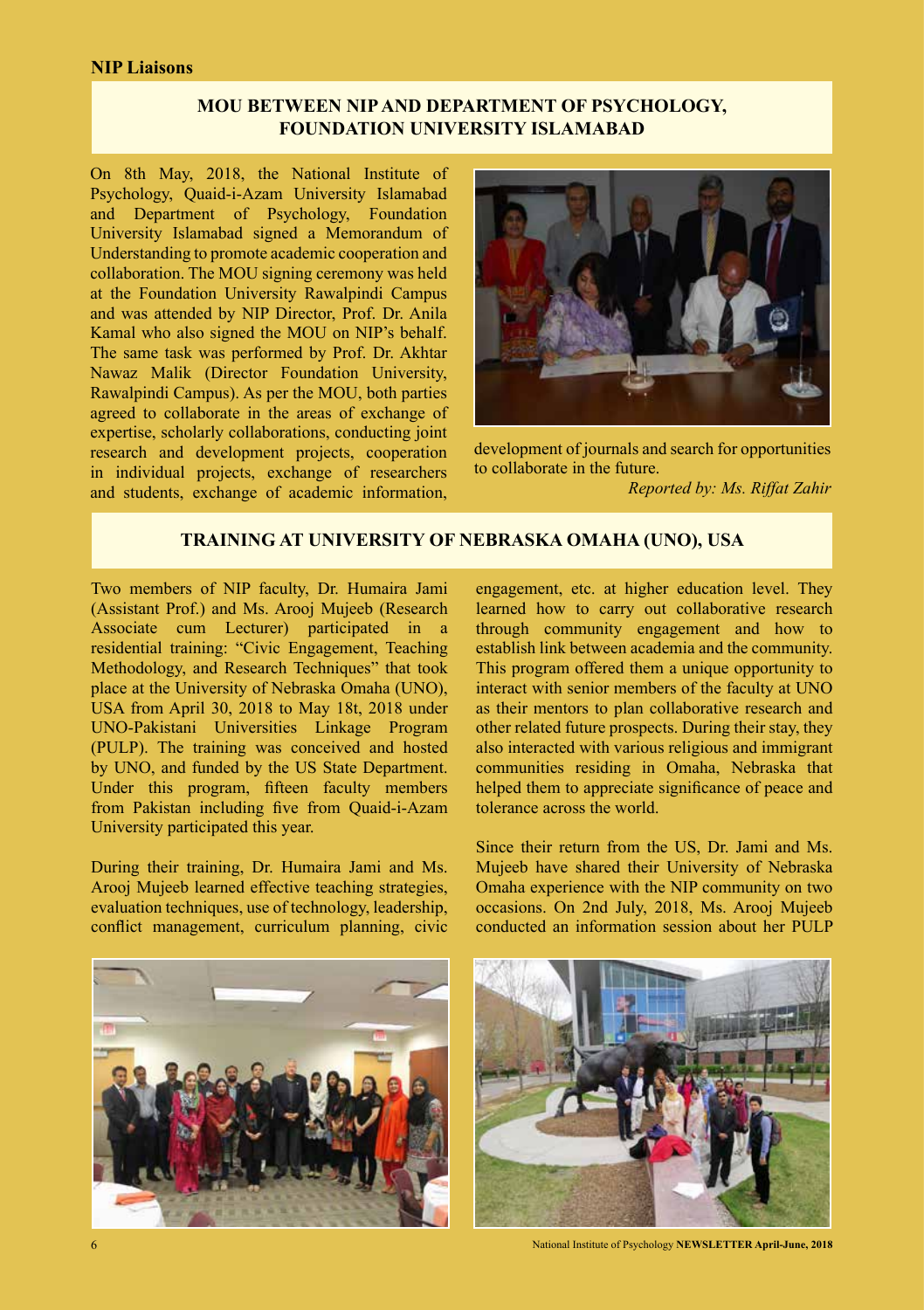#### **Research atNIP**

training as a part of the monthly Research Group Meeting (RGM). On 3rd July, 2018 both members of the faculty enlightened the NIP teaching staff by delivering a detailed presentation titled *Civic Engagement, Teaching Methodology, and Research* 

*Techniques at University of Nebraska Omaha (UNO), USA*. The initiative was applauded by all those who attended.

*Reported by: Dr. Humaira Jami*

#### **PHD PUBLIC DEFENSE OF MR. NAEEM ASLAM**



The PhD public defense of Mr. Naeem Aslam was held on 30th April, 2018. The dissertation's title was *Understanding Trauma and Growth in an Integrative Psycho-Social Framework among Flood Affected Individuals*. Prof. Dr. Anila Kamal had supervised this research work and it was evaluated by Dr. Tanvir Akhtar and Dr. Uzma Masroor as external examiners. The defense was attended by NIP students, faculty and guests. After the defense Mr. Naeem Aslam was congratulated and appreciated for his thorough and extensive research work.

*Reported by: Ms. Riffat Zahir*

#### **M.PHIL RESEARCH WORK COMPLETED**

#### **Fatima Naseem (2017).**

Attachment Styles and Quality of Marital Relationships: The Role of Communication Patterns and Disagreement Tolerance among Married Couples (Unpublished M.Phil. Dissertation). National Institute of Psychology, QAU, Islamabad, Pakistan.

The study was conducted to check the relationship of attachment styles and the quality of marital relationships with the mediating role of communication patterns and disagreement tolerance among married couples.

For measurement, Urdu version of Adult Attachment Scale (Anwar, 2010), Couple Communication Patterns Questionnaire (Zafar, 2005), Tolerance for Disagreement Scale (Teven, Richmond, & McCroskey, 1998), and ENRICH Couple Satisfaction Scale (Olson & Larson, 2008) were used. Tolerance for Disagreement Scale and ENRICH Couple Satisfaction Scale were translated in the present study.

This study consisted of three phases: Phase I was the translation phase. The scales were translated by following the translation guidelines of Brislin (1980). Phase II was pilot study which was conducted on a sample of 30 married couples  $(N = 60)$ . The results indicated good reliability of instruments and the direction of interrelationship of study variables as assumed. Phase III was conducted with a sample of 200 couples  $(N = 400)$ . The translated instruments

were validated through CFA. Results of correlation analysis showed significant positive relationship among secure attachment, positive communication patterns, disagreement tolerance, and quality of marital relationship, and among anxious attachment, avoidant attachment, and negative communication patterns. Anxious and avoidant attachment, and negative communication patterns were negatively correlated with secure attachment, positive communication patterns, disagreement tolerance, and relationship quality. Both husbands' and wives' secure attachment, positive and negative communication, and disagreement tolerance influenced each other's relationship quality, anxious attachment of wife and avoidant attachment of husband influenced each other's relationship quality. Positive communication patterns, negative communication patterns, secure attachment, and avoidant attachment predicted marital quality. Age, years of marriage, SES, and no. of children, and years of education significantly correlated with marital quality. Gender differences were found on anxious and avoidant attachment, and disagreement tolerance. More negative communication patterns and more disagreement tolerance were reported by working people than non-working people. Differences were observed in positive communication and disagreement tolerance among types of marriage. Gender, years of marriage, and type of marriage moderated between study variables. Limitations and implications of the current study as well as suggestions for future studies were also discussed.